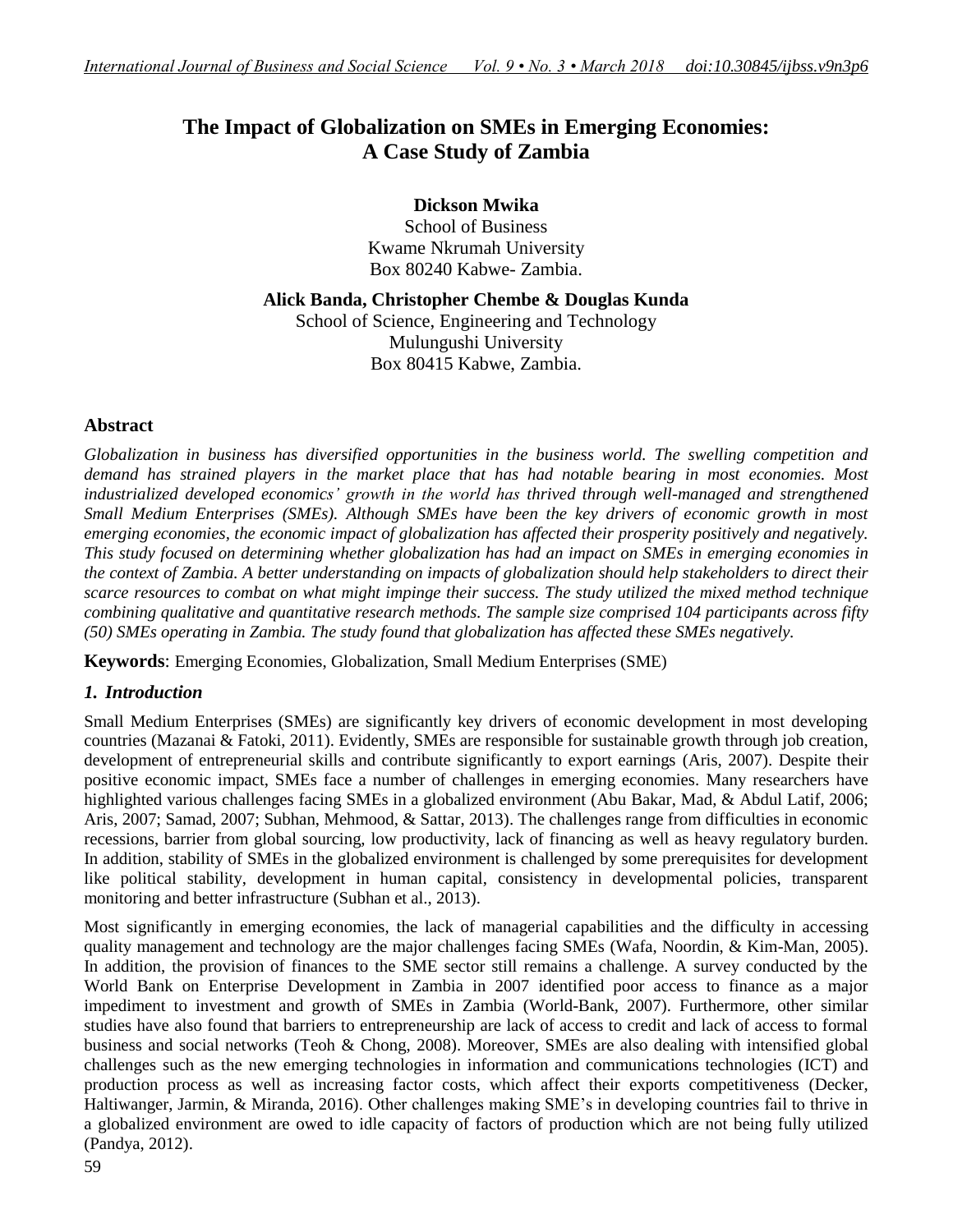Though there have been enough literature on the challenges of SMEs in developing countries, not enough investigations have considered the effects of globalization on SMEs in developing nations. Therefore, this research paper investigates the above raised concern.

#### **1.1 Research question and objectives**

The main goal of this paper is to investigate the impact of globalization on SMEs in emerging economies with the focus on Zambia. Therefore, the following is the research question that motivated this research followed by objectives to achieve the question.

Question: What is the impact of globalization on SMEs in developing countries?

In an attempt to answer the above question raised, the research strives to achieve the following objectives.

- 1. To investigate previous research on SMEs and globalization.
- 2. To determine the extent to which the impact of globalization affects operations of SMEs in Zambia.
- 3. To establish the impact of globalization on SMEs in emerging economies.
- 4. To recommend measures that can help improve the performance of SMEs in the globalized environment.

## *2. Literature Review*

Globalization entails integration of industries, markets, economies, policy-making and culture dispersing a wide geographical area (Subhan et al., 2013). Thus, globalization describes the process in which national and regional economies have become integrated and inter-dependent through global network trade, immigration, communication and transportation (Samad, 2007). Globalization has brought about many advantages as well as challenges. For example, globalization encourages producers to benefit from free movement of labor between countries through sharing of skills, ideas and technology (Kohut & Wike, 2008). Globalization has brought about competitiveness in markets, which have reduced monopoly profits and incentive by enabling business to find cost reducing innovations. In addition, globalization has opened up capital markets that allow developing countries to borrow money that cover the gap on domestic savings (Ocloo, Akaba, & Worwui-Brown, 2014). Furthermore, globalization increases awareness among consumers of challenges from various phenomenon such as climate change as well as income wealth inequality. On the other hand, globalization has brought many challenges including inequality in wealth and income with poorest people not benefiting from basic technologies and public goods (Aris, 2007). Globalization has also led to inflation due to strong demand for food and energy causing rise in commodity prices (Abu Bakar et al., 2006). Globalization has led to vulnerability to external economic shocks because of interdependence among economies of the nations (Tarhan, 2007). Globalization can also be linked to loss of diversity in culture and economy as global multinational brands dominate domestic markets in many countries (Kohut & Wike, 2008). This has also led to trade imbalances were by some countries are running big trade surpluses and these imbalances cause pressure and tensions, which lead to some countries introducing protectionist policies (Harvie, 2004). Developing countries are more disadvantaged in this regard, as they fall victim to export dumping by producers in advanced nations which affect their local Small to Medium Enterprises (SMEs) (Wafa et al., 2005).

There is no formal definition of SMEs, the definition depends on the country (Ayyagari, Beck, & Demirguc-Kunt, 2007). All the same, SME is a convenient term used to segment business and other organizations whose personnel numbers fall below certain limits e.g. 250 for European countries (Harvie, 2004). Nevertheless, it is generally acknowledged in both developing and developed countries the importance of SME's and the role they play in stimulating economic growth of the country (Ocloo et al., 2014). SME's are more relevant in the face of globalization which has become increasingly an influential force in global trade. However, SMEs faces many challenges in globalization era including absence of adequate and timely finances, limited capital as well as access to international market and knowledge (Anand, 2015). Globalization has also forced SMEs to change business models to include innovative capabilities. Nevertheless, it is not clear what the business models should contain and capabilities of those models (Lee, Shin, & Park, 2012). Pandya (2012) presents a comparative analysis of development of SMEs for both developing and developed countries with the focus on its role in the growth of the economy. The study also highlighted the parameters that are responsible for sustainable development of SMEs (Pandya, 2012).

There have been many literatures which have looked at the effect of globalization on SMEs like Ocloo et al., (2014) which explored the challenges that affect SMEs due to globalization in Ghana. The study identified competition and increasing technological advancements as the compelling facts.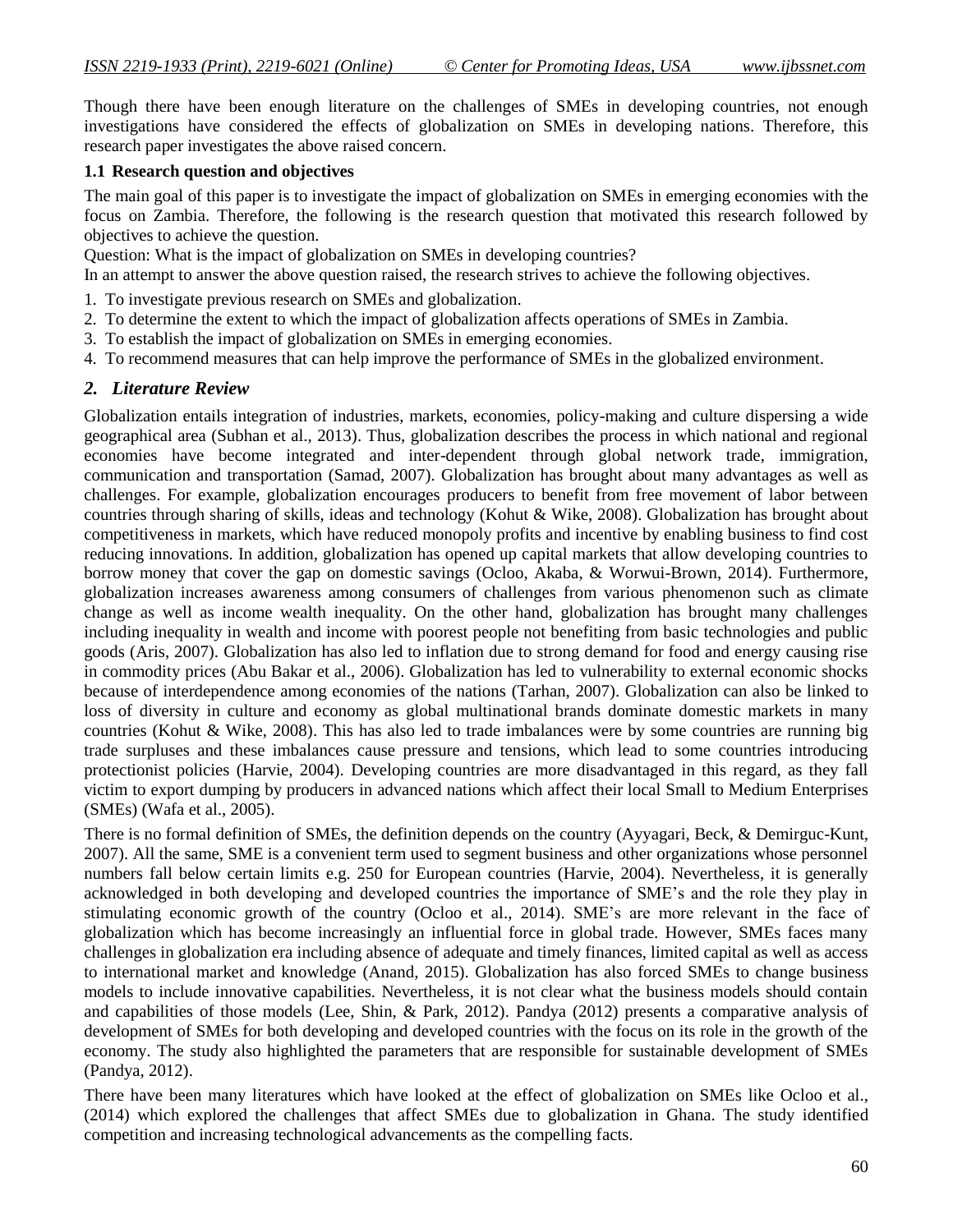They recommended that SMEs must put in place right strategies that would embrace the world market place that change frequently. Milan & Park (2015) studies the implication of globalization for the dynamics of macroeconomics in South Korea through a structural model. The empirical results from the study demonstrated that globalization has led to important changes in the macroeconomic environment over the period in the study between 1991 and 2012. Dikova et al., (2016) examine the benefits for first-time SME exporters from small European transition economy. The study tested the impact of market diversification, export intensity and product diversification on film performance (Dikova, Jaklič, Burger, & Kunčič, 2016). From the data of first-time Slovenian exporters in the period 1995 to 2010 it was found that a diversified export strategy is positively related to performance in terms of market, intensity and product despite being with decreasing returns.

On a different note, Ghosh (2017) studies the impact of banking sector globalization on economic growth for 138 countries from developing and developed nations over the period between 1995 and 2013. The study found that banking sectors are open to reduce economic growth and that foreign banks reduced private credit flows in host countries (Ghosh, 2017). This implies foreign banks face informational bottlenecks that prevent them from lending money to a huge population of would-be client-base in host markets in which many SMEs would fall. Ezcurra & Rodriguez-Pose (2013) investigate the relationship between globalization and regional inequality for 47 nations covering the period of 17 yrs from 1990 to 2007. The results from the study found a positive and statistically significant association between magnitude of the regional disparities and economic globalization. Regional inequality is more pronounced in countries with greater degree of economic integration compared to rest of the world (Ezcurra & Rodríguez-Pose, 2013). In addition, the study also revealed that the spatial impact of economic globalization is more in low and middle income nations with higher regional disparities than in high income countries.

Despite many studies that have focused on the impact of globalization in literature. There is need for more studies on how globalization affects SMEs in emerging economies such as Zambia. Understanding the risks and impact of globalization can help stakeholders to direct their scarce resources to mitigate the impact that would impinge their success. Thus, this paper highlights the effects of globalization on SMEs in emerging economies with focus on Zambia. In addition, the paper suggests relevant mitigation strategies that can help affected SMEs to overcome the economic risks of globalization.

# *3. Methodology*

This study adopted a mixed methods research, that is, quantitative and qualitative research approach (Collis  $\&$ Hussey, 2013). According to Saunders (2011) a quantitative approach ensured that the logical reasoning is applied to the research so that precision, objectivity and rigor replace hunches, experience and intuition as the means of investigation research problems (Saunders, 2011). Notwithstanding this benefit, the quantitative approach to the study of small and medium business implied that some questions simply do not get asked or cannot be asked (Thomas, 2004).

Data was collected through a questionnaire which was administered to the respondents. The questionnaires consist of two parts, the first part concentrated on the biographic information of respondents. The second section consisting of Likert scale items demanding the extents of agreement and disagreement to items specified for the study regarding the impact of independent variables on the growth and developments of their businesses. The use of both qualitative and quantitative approaches was to obtain in-depth information from the selected SMEs firms through interviews in addition to the primary data obtained through the use of the questionnaires.

#### **3.1 Sample, data collection and coding**

In answering the research question which is the impact of globalization SMEs in Zambia, the sample consisted of 50 SMEs employing at least 2 personnel, operating mainly in general trade, cosmetics, boutique and saloon and service industries almost evenly distributed between the three industries. The sampling method used was a purposive. In particular we used non-proportional quota sampling were we non-randomly selected 10-12 respondents in each province of Zambia giving a total sample of 104 sample units. It aimed to represent a population of SMEs in Zambia. The SMEs selected were those actively engaged in business. Within the requirement that there should be an equal number of SMEs located in peri-urban and urban centers, the inclusion of three economies for each category avoids the risk of drawing conclusions from single contexts. SMEs were added to the sample until target numbers were met; 78% of firms approached agreed to participate in the study.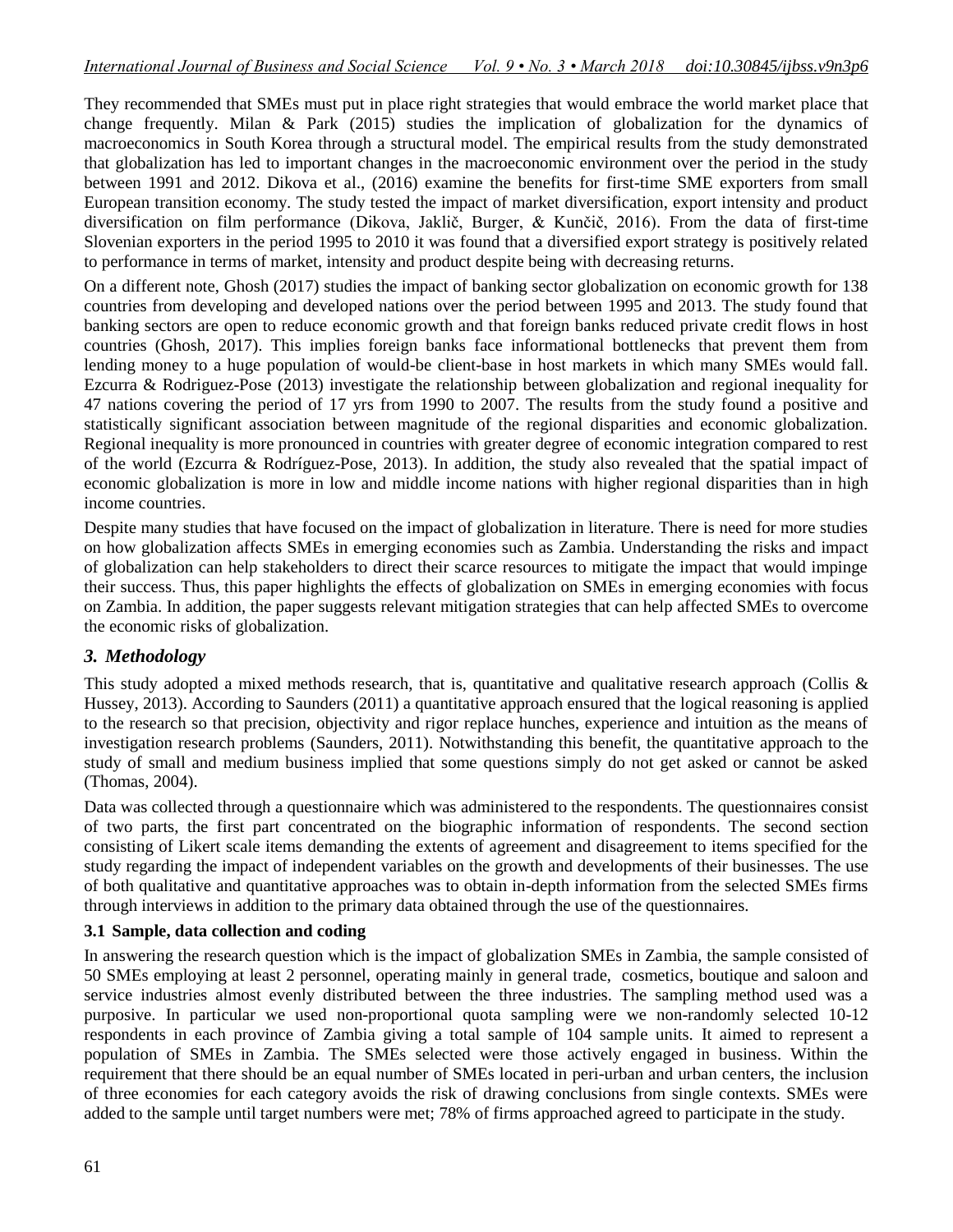The data derive from questionnaires using a mixture of open and closed-ended questions designed to study how SMEs are impacted by globalization. The research was conducted in 2017. The on-site visits provided a good understanding of the sampled firms' activities. The questionnaire was standardized in order to ensure consistency of measures and reliability within the research process. It served as a replication guide that ensured stability in data collection (Creswell & Creswell, 2017). Although many questions were factual in nature, various steps were taken to develop and maintain a common understanding of all questions and of the meanings to be attached to qualitative responses as well as to control for the impact of multiple responses. There was a process of respondents' preparation before admission of questionnaires concerning issues such as the establishment of rapport, identification of follow-up questions, and use of probes (Wallen & Fraenkel, 2001). A coding scheme was developed and subsequently refined. The refined coding scheme was then used to code all transcripts. Once the data had been coded and entered into an SPSS data file, frequency runs and tabulations were performed as a further check on coding anomalies and to reduce validity concerns.

#### 3.2 Measures

Tables 3, 4 and 6 list the length in business, comments and type of business respectively. They indicate the relevant questions asked in the questionnaire and how replies were operationalized. Some items are factual in nature and are recorded either directly. Others, notably core competitive strengths, are perceptual in nature and are coded from an analysis as in table 3. It should be noted that where data are coded in ordinal categories, these were not presented in interviews a priori. The questionnaire had also employed open-ended questions; our procedure was to record accurately what respondents said and then often to code whether or not a particular item was mentioned. For this mode of data capture it was not considered generally appropriate to constrain respondents' views into predetermined scales devised by the researchers.

## 3.3 Chi-Square Test

The chi-square test of independence was carried out to find out if the opinion given on the impact that globalization was significantly related to the length the participants had been in business. The p-value for a test of independence is calculated as

 $P(\chi^2 > \chi_0)$ 

Where 
$$
\chi_0 = \sum_{i=1}^n \frac{(O-E)^2}{E}
$$

The chi-square test of independence was again carried out to find out if the comments given on the impact of globalization were significantly related to the type of business the participants had been engaged in. Results for the Chi-Square test for independence were generated using SPSS.

#### *4. Results and Analysis*

As stated in the methodology, the research comprised both quantitative as well as qualitative approach. Presentation of results and analysis for each approach follows.

#### **4.1 Quantitative findings**

The total number of respondents in this research was 104, males constituted the larger proportion of 65.4% with female 34.6%. The majority of the respondents had reached the tertiary level of education with the percentage of 63% while small percentage of about 8% only reached the primary level. Table 1 shows line of business for the respondents considered for this research.

|         |                          | Frequency | Percent | Valid   | Cumulative |
|---------|--------------------------|-----------|---------|---------|------------|
|         |                          |           |         | Percent | Percent    |
| Valid   | Owner                    | 58        | 55.8    | 56.3    | 56.3       |
|         | Partner (shared capital) | 9         | 8.7     | 8.7     | 65.0       |
|         | <b>Family Business</b>   | 24        | 23.1    | 23.3    | 88.3       |
|         | Employee                 | 12        | 11.5    | 11.7    | 100.0      |
|         | Total                    | 103       | 99.0    | 100.0   |            |
| Missing | System                   |           | 1.0     |         |            |
| Total   |                          | 104       | 100.0   |         |            |

**Table 1: Level in Business Hierarchy**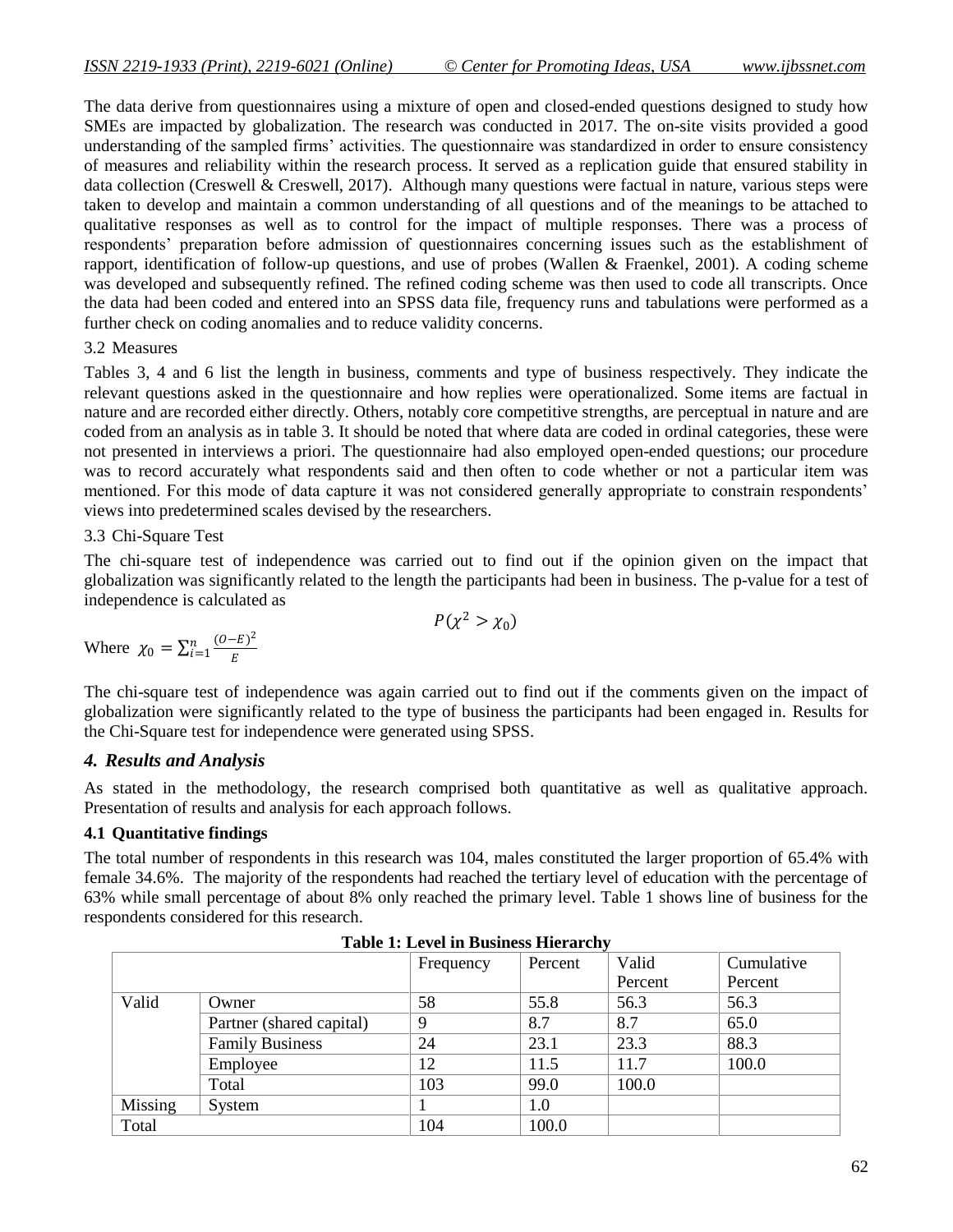As observed from the table above, 56.3% of the respondents owned businesses who are mostly traders with 8.7% being in partnership. Those who were in family business and employees constituted about 23 % and 11.7% respectively. Table 2 below shows the type of business respondents are involved in.

| <b>Table 2: Type of Business</b> |                              |                |         |                      |              |  |  |  |  |  |
|----------------------------------|------------------------------|----------------|---------|----------------------|--------------|--|--|--|--|--|
|                                  |                              | Frequency      | Percent | <b>Valid Percent</b> | Cumulative % |  |  |  |  |  |
| Valid                            | Supplier                     |                | 3.8     | 4.4                  | 4.4          |  |  |  |  |  |
|                                  | <b>General Trade</b>         | 28             | 26.9    | 31.1                 | 35.6         |  |  |  |  |  |
|                                  | $\&$<br>Phone<br>Electronics | 9              | 8.7     | 10.0                 | 45.6         |  |  |  |  |  |
|                                  | Accessories                  |                |         |                      |              |  |  |  |  |  |
|                                  | Buying & Selling cars        | $\overline{2}$ | 1.9     | 2.2                  | 47.8         |  |  |  |  |  |
|                                  | Education (School)           |                | 1.0     | 1.1                  | 48.9         |  |  |  |  |  |
|                                  | Cosmetics,<br>Boutique,      | 16             | 15.4    | 17.8                 | 66.7         |  |  |  |  |  |
|                                  | Saloon                       |                |         |                      |              |  |  |  |  |  |
|                                  | Farming & Food               | $\overline{7}$ | 6.7     | 7.8                  | 74.4         |  |  |  |  |  |
|                                  | Hardware                     | 5              | 4.8     | 5.6                  | 80.0         |  |  |  |  |  |
|                                  | Service                      | 13             | 12.5    | 14.4                 | 94.4         |  |  |  |  |  |
|                                  | Marketeer                    | 5              | 4.8     | 5.6                  | 100.0        |  |  |  |  |  |
|                                  | Total                        | 90             | 86.5    | 100.0                |              |  |  |  |  |  |
| Missing                          | System                       | 14             | 13.5    |                      |              |  |  |  |  |  |
| Total                            |                              | 104            | 100.0   |                      |              |  |  |  |  |  |

The majority (31.1%) of the respondents did general trade deals and the smallest proportion of 1.1% provided education services as indicated in Table 2. A combination percentage of 67.8% of respondents were involved in other small types of businesses such as selling electronics and phones, buying and selling of cars, accessories, cosmetics, boutique and saloon, farming, hardware, service, and Marketeers. To understand how these small business are affected by globalization, Table 3 shows the cross tabulation for the risk of globalization on the length of business.

Table 3: Globalization has had a high risk on our performance \* Lengthy in Business Cross tabulation (%)

| Globalization has had a high risk on |            |               | Lengthy in Business | Total      |             |             |        |
|--------------------------------------|------------|---------------|---------------------|------------|-------------|-------------|--------|
| our performance                      |            |               | $1-5yrs$            | $6-10$ yrs | $11-15$ yrs | above 15yrs |        |
|                                      | Strongly   | Count         | 2                   |            | 4           |             | 8      |
|                                      | Disagree   | $\frac{0}{0}$ | 4.4%                | 3.8%       | 30.8%       | 7.7%        | 8.2%   |
|                                      | Disagree   | Count         | 15                  | 10         | 2           | 4           | 31     |
|                                      |            | $\%$          | 33.3%               | 38.5%      | 15.4%       | 30.8%       | 32.0%  |
|                                      | No Opinion | Count         | 13                  | 5          | 2           | 2           | 22     |
|                                      |            | $\%$          | 28.9%               | 19.2%      | 15.4%       | 15.4%       | 22.7%  |
|                                      | Agree      | Count         | 12                  | 8          | 5           | 5           | 30     |
|                                      |            | $\%$          | 26.7%               | 30.8%      | 38.5%       | 38.5%       | 30.9%  |
|                                      | Strongly   | Count         | 3                   | 2          | $\Omega$    |             | 6      |
|                                      | Agree      | $\%$          | 6.7%                | 7.7%       | .0%         | 7.7%        | 6.2%   |
|                                      | Total      | Count         | 45                  | 26         | 13          | 13          | 97     |
|                                      |            | $\%$          | 100.0%              | 100.0%     | 100.0%      | 100.0%      | 100.0% |

A total of 8.2% of the respondents strongly disagreed that globalization has had a high risk on their performance in business. 38.5% of those who strongly disagreed had been in business for at least 11 years. 22.7% had no opinion on the claim while 6.2% strongly agreed to the claim and 7.7% of them had been in business for at least 15 years. Further, a Chi-square test of independence revealed that the opinion given on the impact that globalization has had on their performance in business was not significantly related to the length the participants had been in business. The probability value of 0.796772 led to the conclusion. However, the small cell frequencies prompted us to use the Fisher's exact test as a non-parametric alternative to the Chi-square test. A pvalue of 0.5886 implied that the earlier conclusion is still valid shown in Table 4 below.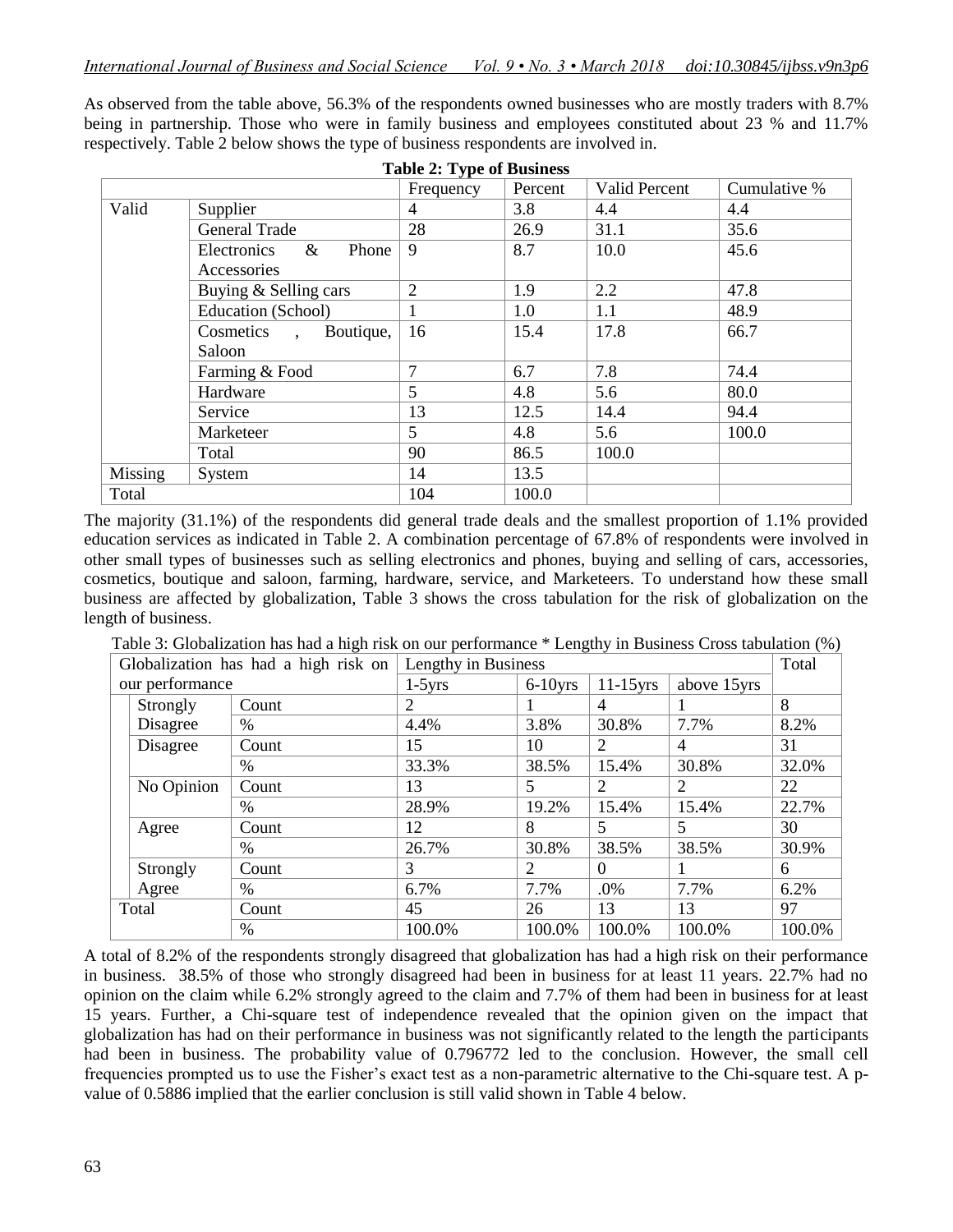| Table 4: Fisher exact test                                |
|-----------------------------------------------------------|
| Fisher's Exact Test for Count Data                        |
|                                                           |
| data: Table1                                              |
| $p$ -value = 0.5886                                       |
| alternative hypothesis: true odds ratio is not equal to 1 |
| 95 percent confidence interval:                           |
| 0.4233701 1.1659426                                       |
| sample estimates:                                         |
| odds ratio                                                |
| 0.7054345                                                 |

Table 5 indicates the comments from respondents about globalization in relation to SMEs.

|       |                                                  | Frequency      | Percent | Valid<br>Percent | Cumulative<br>Percent |
|-------|--------------------------------------------------|----------------|---------|------------------|-----------------------|
| Valid | SMEs need more financial support to perform      | 13             | 12.5    | 14.6             | 14.6                  |
|       | better                                           |                |         |                  |                       |
|       | Govt should ban imports                          | 6              | 5.8     | 6.7              | 21.3                  |
|       | Govt should regulate imports                     | 12             | 11.5    | 13.5             | 34.8                  |
|       | Govt should promote local products & introduce   | 16             | 15.4    | 18.0             | 52.8                  |
|       | new industries                                   |                |         |                  |                       |
|       | Globalization is health, helps our economy to    | 12             | 11.5    | 13.5             | 66.3                  |
|       | grow                                             |                |         |                  |                       |
|       | Govt should create conducive environment for     | 11             | 10.6    | 12.4             | 78.7                  |
|       | <b>SMEs</b>                                      |                |         |                  |                       |
|       | More training for SMEs                           | 5              | 4.8     | 5.6              | 84.3                  |
|       | SMEs should advertise more                       | 3              | 2.9     | 3.4              | 87.6                  |
|       | Globalization has brought difficulties to local  | 9              | 8.7     | 10.1             | 97.8                  |
|       | <b>SMEs</b>                                      |                |         |                  |                       |
|       | Promote joint ventures between local and foreign | $\overline{2}$ | 1.9     | 2.2              | 100.0                 |
|       | companies                                        |                |         |                  |                       |
|       | Total                                            | 89             | 85.6    | 100.0            |                       |
|       | <b>Missing System</b>                            | 15             | 14.4    |                  |                       |
| Total |                                                  | 104            | 100.0   |                  |                       |

Table 5: Comments from respondents

About 62% of the respondents had the following comments or suggestions which could enhance their performance in business; they needed more financial support, government to regulate imports of certain goods to promote the local products, government to introduce more industries and create conducive environments for SMEs and Globalization is health and probably boasts the county's economic muscle. Other comments provided were SMEs to be provided with training and government to promote locals to partner with local investors. Table 6 shows cross tabulation between comments from respondents and the type of business for the respondents. Table 6: Comments \* Type of Business Cross tabulation (%)

| Comments from<br>Respondents/Type of<br>business                     | Supplier | −<br>rade<br>ienera | ♪<br>ccessories<br><u>ectromcs</u><br>Phone | ϖ<br>anking<br>lling<br>cars<br>& | aloon<br>osmetics<br>outique. | Fanning<br>Food<br>Ŗ | Hardware | ∽<br>G<br>$\ddot{\mathrm{sc}}$ | <b>Iarketeer</b> | Total |
|----------------------------------------------------------------------|----------|---------------------|---------------------------------------------|-----------------------------------|-------------------------------|----------------------|----------|--------------------------------|------------------|-------|
| SME <sub>s</sub> need more<br>financial support to<br>perform better | 1.3      | 4.0                 | 1.3                                         | 0.0                               | 4.0                           | 0.0                  | $\cdot$  | 0.0                            | 1.3              | 12.0  |
| Government should ban<br>imports                                     | 0.0      | 1.3                 | 2.7                                         | 0.0                               | 1.3                           | 0.0                  | 0.0      | 0.0                            | 0.0              | 5.3   |
| Government should                                                    | 0.0      | 0.0                 | 1.3                                         | 0.0                               | 1.3                           | 2.7                  | 4.0      | 4.0                            | 0.0              | 13.3  |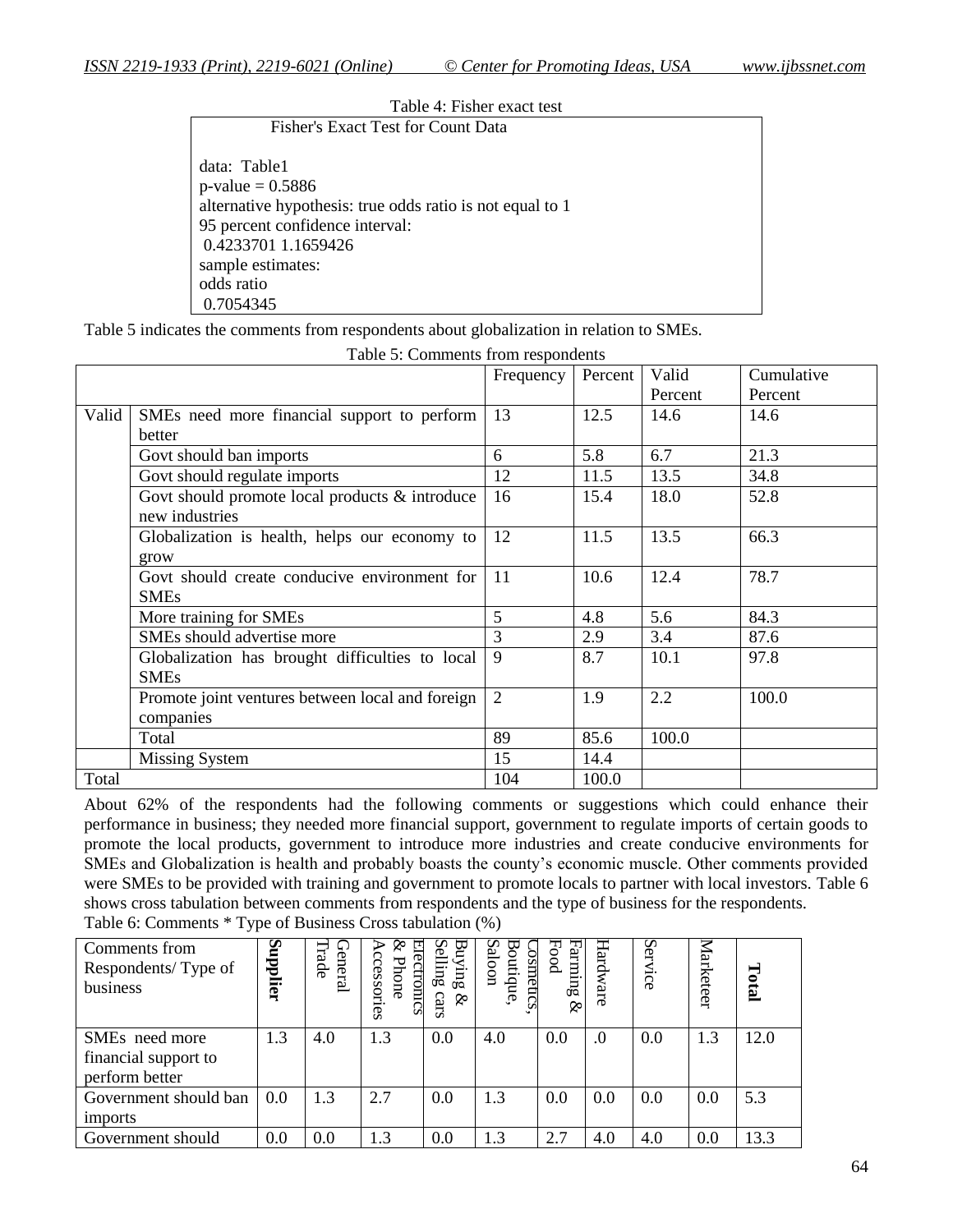| regulate imports         |     |      |      |     |      |     |     |      |     |       |
|--------------------------|-----|------|------|-----|------|-----|-----|------|-----|-------|
| Government should        | 2.7 | 8.0  | 0.0  | 0.0 | 5.3  | 1.3 | 0.0 | 0.0  | 1.3 | 18.7  |
| promote local products   |     |      |      |     |      |     |     |      |     |       |
| & introduce new          |     |      |      |     |      |     |     |      |     |       |
| industries               |     |      |      |     |      |     |     |      |     |       |
| Globalization is health, | 1.3 | 1.3  | 4.0  | 0.0 | 0.0  | 2.7 | 1.3 | 1.3  | 0.0 | 12.0  |
| helps our economy to     |     |      |      |     |      |     |     |      |     |       |
| grow                     |     |      |      |     |      |     |     |      |     |       |
| Government should        | 0.0 | 1.3  | 0.0  | 0.0 | 8.0  | 1.3 | 0.0 | 0.0  | 2.7 | 13.3  |
| create conducive         |     |      |      |     |      |     |     |      |     |       |
| environment for SMEs     |     |      |      |     |      |     |     |      |     |       |
| More training for SMEs   | 0.0 | 2.7  | 1.3  | 1.3 | 0.0  | 0.0 | 0.0 | 1.3  | 0.0 | 6.7   |
| SMEs should advertise    | 0.0 | 4.0  | 0.0  | 0.0 | 0.0  | 0.0 | 0.0 | 0.0  | 0.0 | 4.0   |
| more                     |     |      |      |     |      |     |     |      |     |       |
| Globalization has        | 0.0 | 5.3  | 0.0  | 0.0 | 1.3  | 0.0 | 0.0 | 5.3  | 0.0 | 12.0  |
| brought difficulties to  |     |      |      |     |      |     |     |      |     |       |
| local SMEs               |     |      |      |     |      |     |     |      |     |       |
| Promote joint ventures   | 0.0 | 0.0  | 0.0  | 0.0 | 0.0  | 1.3 | 0.0 | 1.3  | 0.0 | 2.7   |
| between local and        |     |      |      |     |      |     |     |      |     |       |
| foreign companies        |     |      |      |     |      |     |     |      |     |       |
| Total                    | 5.3 | 28.0 | 10.7 | 1.3 | 21.3 | 9.3 | 5.3 | 13.3 | 5.3 | 100.0 |

A non-parametric Fisher's exact test of independence revealed that the comments given on the impact that globalization has had on their performance in business was not significantly related to the type of business respondents were engaged in. The probability value of 0.652563 led to the conclusion.

# 4.2 Qualitative Findings

After conducting interviews, three main factors were found to have major impact of globalization confronting SMEs Zambia. These include the general impact of globalization on SMEs, economic impact of globalization on SMEs and the impact of globalization on business activities of SMEs.

# a) The impact of globalization on SMEs

Globalization has opened up trade barriers; this has benefited the consumers with the variety of goods on most markets. Meanwhile as for SMEs in emerging economies, it has affected them negatively and some have seen not much of change, as their products are not making it across the borders. During the interview, participants shared their experiences with regard to the impact of globalization on their firm. The following quotations typify their shared views:

## *"We are not making much from our export earnings as much of our products are sold locally, maybe if our production levels where to improve".*

The findings of Anand, (2015) in the survey conducted on 343 middle and senior managers of 125 high performing SMEs operating in manufacturing industry in India, Nepal and Bangladesh, between the years of 2012-2013 is consistent with the above view. The limited financial capital for expansion posed as the major challenge in penetrating the international market.

The SMEs in retail business who are dealing in selling imported goods have been affected to a point that they are finding it difficult to survive in the business. The establishment of foreign firms selling similar goods has brought tough competition. The following statement from the respondents mirrors their shared views:

*"Globalization has affected our business negatively, because most of the goods we sell are imported goods from China and now the Chinese are in Zambia selling the same goods, which is proving to be a challenge as we are competing of selling price with them"*.

The findings above are consistent with the findings of Ocloo et al., (2014) in Ghana, which identified stiff competition and technological advancements as the compelling challenges facing SMEs. Considering their recommendation that SMEs must put in place right strategies which would embrace the world market place that is constantly changing is ideal but this will require business processes reengineering to fit in a compete favorably.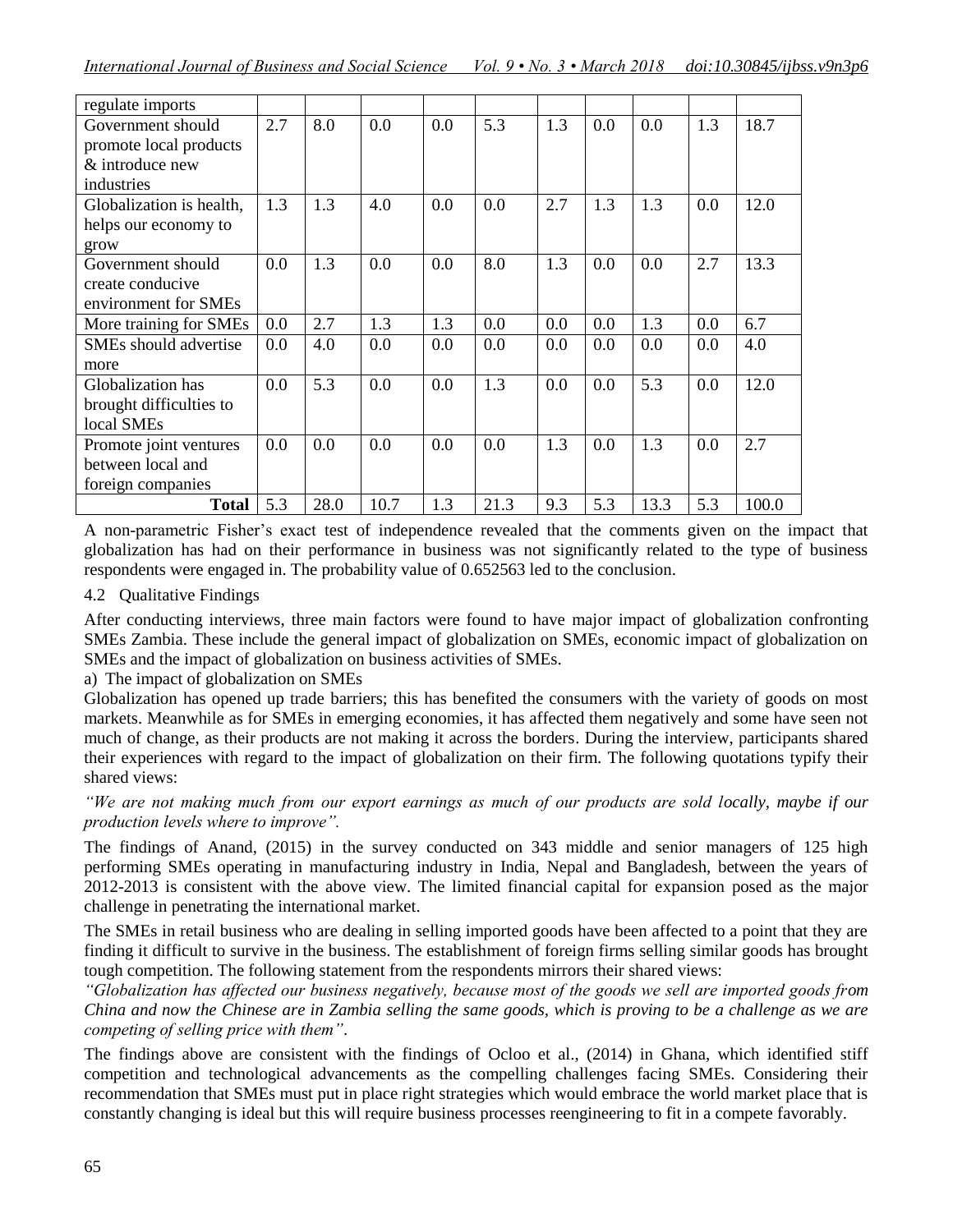In addition, the SMEs that are producing their own products also had their pinch as result of globalization. Most of the firms failed to compete and eventually close down because of the pressure from the influx of cheaper produced foreign goods. A respondent in this category made the following statement:

*"Survival in our business has became difficult because our marginal cost of production is higher than the imported products."*

The above views are literally in line with findings of Aris (2007) and Harvie (2004) of which countries with more trade surpluses are inevitably benefiting in a globalized environment and hence, the tension caused by the trade imbalance could only be addressed through protectionist policies.

b) The economic impact of globalization on SMEs

The contribution of SMEs to economic welfare in terms of employment creation and the actual country's Gross Domestic Product is affected. Most SMEs have failed to grow in the globalized environment and this eventually affected the general output of the country. The respondent had this to say concerning the economic impact of globalization on SMEs:

*"It is difficult to make enough profit even employ more people because there many products on the market and customers have variety to choose from and some are of better quality".*

SME in emerging economies also have faced difficulties to access finance to expand their business (Agwu & Emeti, 2014). The financial challenges have handicapped the operations of SME's in emerging economies (Daniels & Ngwira, 1993). The respondent reviewed this statement to affirm:

*"Our competitors have money for expansion of their business, maybe the interest rates when accessing loans from where they coming from is lower. Hence our competitors are economically sound and they have more money to expand".*

c) The impact of globalization on business activities of SMEs.

The SMEs dealing in imported goods are facing a hug challenge to compete with other new firms that have come on the market with cheaper sources of their goods. This is proving to be difficult to compete, as their sourcing prices are higher than that of their competitors. Moreover, the competitors are more advantaged in sourcing for the same good at a cheaper price. A respondent said:

*"The Chinese shops which have opened here are marking business rough, maybe they know cheaper sources of these products or they are getting these products on credit."*

The SMEs that are producing their own goods are also affected. Worse more the imported products are cheaper and sometimes of even better quality than theirs. The cost of production in Zambia is higher than in most Asian countries where most of the imported goods are coming from. A respondent made the following statement:

*"Competition has become stiff because our marginal cost of production is higher than the imported products."*

The above views were also consistent with findings of Kohut & Wike, (2008) where they found that external economic shocks posed as a business challenge in a globalized environment.

#### *5. Discussion and Conclusion*

This paper has analysed the impacts of globalization on SMEs in emerging economies in the context and set up of a country Zambia in the sub-Saharan region. The findings show that the broader notion that globalization has had positive impact in developing countries is questioned in view of SMEs. Taking into consideration the role played by SMEs in economic development, there are different contextual factors that need to be considered and addressed for SMEs to yield positive returns in a globalized environment.

This conclusion still holds when we examine the impact of globalization on SMEs in other developing countries (Ocloo et al., 2014). The existing difficulties to access financial capital, heavy regulatory and high taxes save as a heavy burden for survival of SMEs in a globalized environment. Our findings further review that most SMEs affected are trading imported goods and the analysis of additional explanatory variables that a large number of SMEs family businesses were the majority had better chances of survival than individually owned businesses. This could be owed to the financial and strategic management aspect, hence there is need for skills development in these areas by most SMEs. The results of the analysis also indicate that the impact of globalization on SMEs may affect the level of business activities in developing countries. This is potentially important, since the level of international marketing in many developing countries still lags behind.

Therefore policy-makers and international organizations should pay particular attention on the implications derived from integration with the rest of the world in emerging countries. The findings further represent an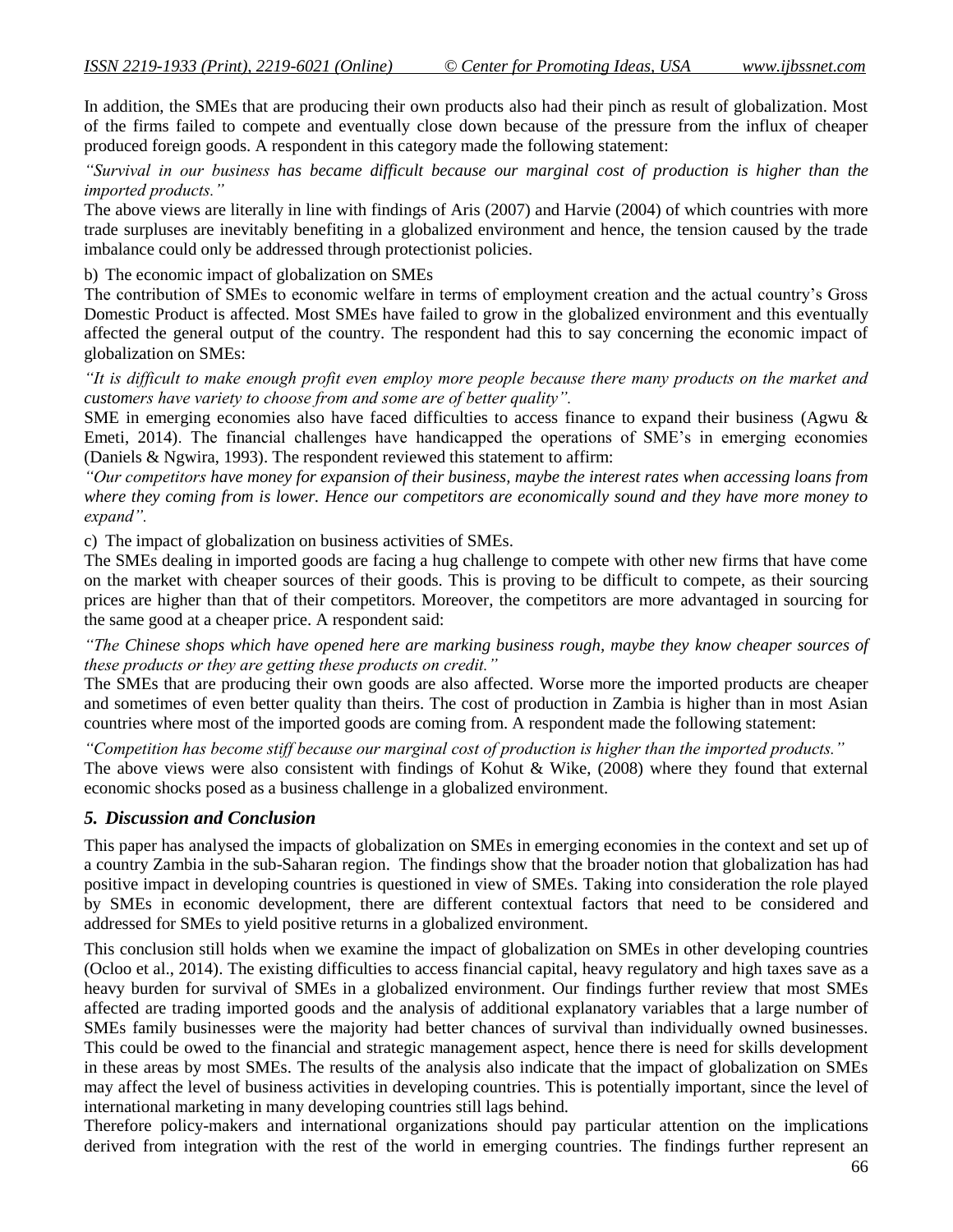additional contribution to the debate by emphasizing the impact of global integration. The inquiry that globalization leads to the rise of losing and winning countries in terms of benefits of trade within countries is less, but the distribution of winners and losers seems to be economically irregular. Our findings suggest that the losing countries are low income earning countries, which are emerging at a very slow rate. Further, the analysis reviewed that the opinion given on the impact of globalisation has had on their performance in business was not significantly related to the length the participants had been in business.

Therefore, an additional extension to this research is welcome in the context of enlargement of the number of countries included in the sample. Lack of adequate regional data and resources has prevented us from pursuing this issue, but addressing it may provide a more complete picture about the impact of globalization on SMEs in emerging economies. Furthermore, studies on the impact of globalization may lead better terms of trade between countries.

# *Reference*

- Abu Bakar, J., Mad, C., & Abdul Latif, R. (2006). Liberalization and globalization: a case of Naza and a lesson to SME. *Proceedings of Persidangan Kebangsaan IKS 2006*.
- Agwu, M. O., & Emeti, C. I. (2014). Issues, challenges and prospects of small and medium scale enterprises (SMEs) in Port-Harcourt City, Nigeria. *European Journal of Sustainable Development, 3*(1), 101.
- Anand, B. (2015). Reverse Globalization by Internationalization of SME's: Opportunities and Challenges Ahead. *Procedia-Social and Behavioral Sciences, 195*, 1003-1011.
- Aris, N. M. (2007). SMEs: Building blocks for economic growth. *Department of National Statistics, Malaysia*.
- Ayyagari, M., Beck, T., & Demirguc-Kunt, A. (2007). Small and medium enterprises across the globe. *Small business economics, 29*(4), 415-434.
- Collis, J., & Hussey, R. (2013). *Business research: A practical guide for undergraduate and postgraduate students*: Palgrave macmillan.
- Creswell, J. W., & Creswell, J. D. (2017). *Research design: Qualitative, quantitative, and mixed methods approaches*: Sage publications.
- Daniels, L., & Ngwira, A. (1993). *Results of a Nation-Wide survey on Micro, Small and Medium Scale Enterprises in Malawi.* . Retrieved from New York:
- Decker, R. A., Haltiwanger, J., Jarmin, R. S., & Miranda, J. (2016). Where has all the skewness gone? The decline in high-growth (young) firms in the US. *European Economic Review, 86*, 4-23.
- Dikova, D., Jaklič, A., Burger, A., & Kunčič, A. (2016). What is beneficial for first-time SME-exporters from a transition economy: A diversified or a focused export-strategy? *Journal of World Business, 51*(2), 185- 199.
- Ezcurra, R., & Rodríguez-Pose, A. (2013). Does economic globalization affect regional inequality? A crosscountry analysis. *World Development, 52*, 92-103.
- Ghosh, A. (2017). How does banking sector globalization affect economic growth? *International Review of Economics & Finance, 48*, 83-97.
- Harvie, C. (2004). East Asian SME capacity building, competitiveness and market opportunities in a global economy. The economy of the seconomy of the seconomy of the seconomy of the seconomy of the seconomy of the seconomy of the seconomy of the seconomy of the seconomy of the seconomy of the seconomy of the seconomy of the se <http://citeseerx.ist.psu.edu/viewdoc/download?doi=10.1.1.666.272&rep=rep1&type=pdf>
- Kohut, A., & Wike, R. (2008). PEW PRESENTS... Assessing Globalization: Benefits and Drawbacks of Trade and Integration. *Harvard International Review*, 70-74.
- Lee, Y., Shin, J., & Park, Y. (2012). The changing pattern of SME's innovativeness through business model globalization. *Technological Forecasting and Social Change, 79*(5), 832-842.
- Mazanai, M., & Fatoki, O. (2011). The effectiveness of Business Development Services Providers (BDS) in improving access to debt finance by start-up SMEs in South Africa. *International Journal of Economics and Finance, 3*(4), 208.
- Ocloo, C. E., Akaba, S., & Worwui-Brown, D. K. (2014). Globalization and competitiveness: Challenges of small and medium enterprises (SMEs) in Accra, Ghana. *International Journal of Business and Social Science, 5*(4).
- Pandya, V. (2012). *Comparative analysis of development of SMEs in developed and developing countries.* Paper presented at the The 2012 International Conference on Business and Management.